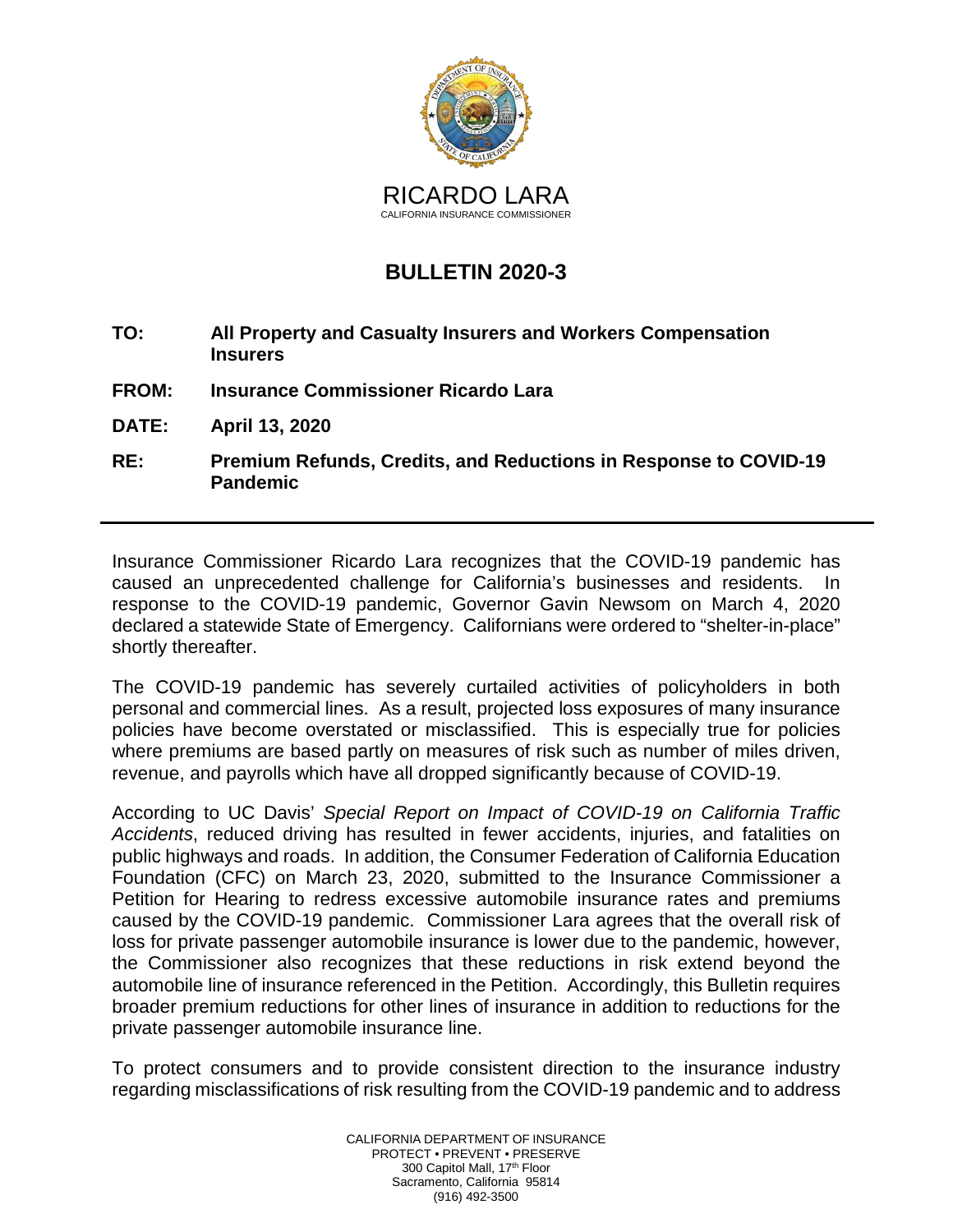Bulletin 2020-3 Page 2 of 3 April 13, 2020

certain issues raised in CFC's petition, Commissioner Lara hereby orders insurers to make an initial premium refund for the months of March and April to all adversely impacted California policyholders in the following lines of insurance, as quickly as practicable, but in any event no later than 120 days after the date of this Bulletin:

- Private passenger automobile insurance
- Commercial automobile insurance
- Workers' compensation insurance
- Commercial multiple peril insurance
- Commercial liability insurance
- Medical malpractice insurance
- Any other line of coverage where the measures of risk have become substantially overstated as a result of the pandemic.

If the COVID-19 pandemic continues beyond May, Commissioner Lara will send out a subsequent Bulletin to insurers and provide appropriate instructions.

Commissioner Lara grants each insurer reasonable flexibility in determining how best to quickly and fairly accomplish the refund of premium to policyholders. Insurers may comply with the premium refund order by providing a premium credit, reduction, return of premium, or other appropriate premium adjustment.

In responding to this Order, insurers may take the following actions without obtaining prior approval of rates or rules by the Department of Insurance if done consistent with the insurer's existing rating plan:

- Reclassification of exposures to comport with current exposure, or
- Reduction of the exposure base (miles driven, payroll, receipts, etc.) to reflect actual or anticipated exposure.

Insurers may refund premium without prior approval by the Department of Insurance if they apply a uniform premium reduction for all policyholders in an individual line of insurance, for recent, current, and upcoming policy periods or any portion thereof. The amount of the across-the-board premium refund may be an average percentage based on estimated change in risk and/or reduction of exposure bases. Considerations relevant to determining the amount of an appropriate premium refund or credit, if any, may include distribution of policyholders across mileage bands or type of use of vehicle (such as pleasure use vs. commute use) for personal automobile insurance or, at a minimum, premium for a commercial policy.

Alternatively, insurers may refund premium without prior approval by the Department of Insurance by reassessing the classification and exposure bases of affected risks on a case-by-case basis for recent, current, and upcoming policy periods or any portion thereof. Where there are risk misclassifications resulting in premium overcharges, insurers should immediately reclassify risks and refund premium. An example would be to reclassify a personal automobile exposure from "commute use" to "pleasure use" and